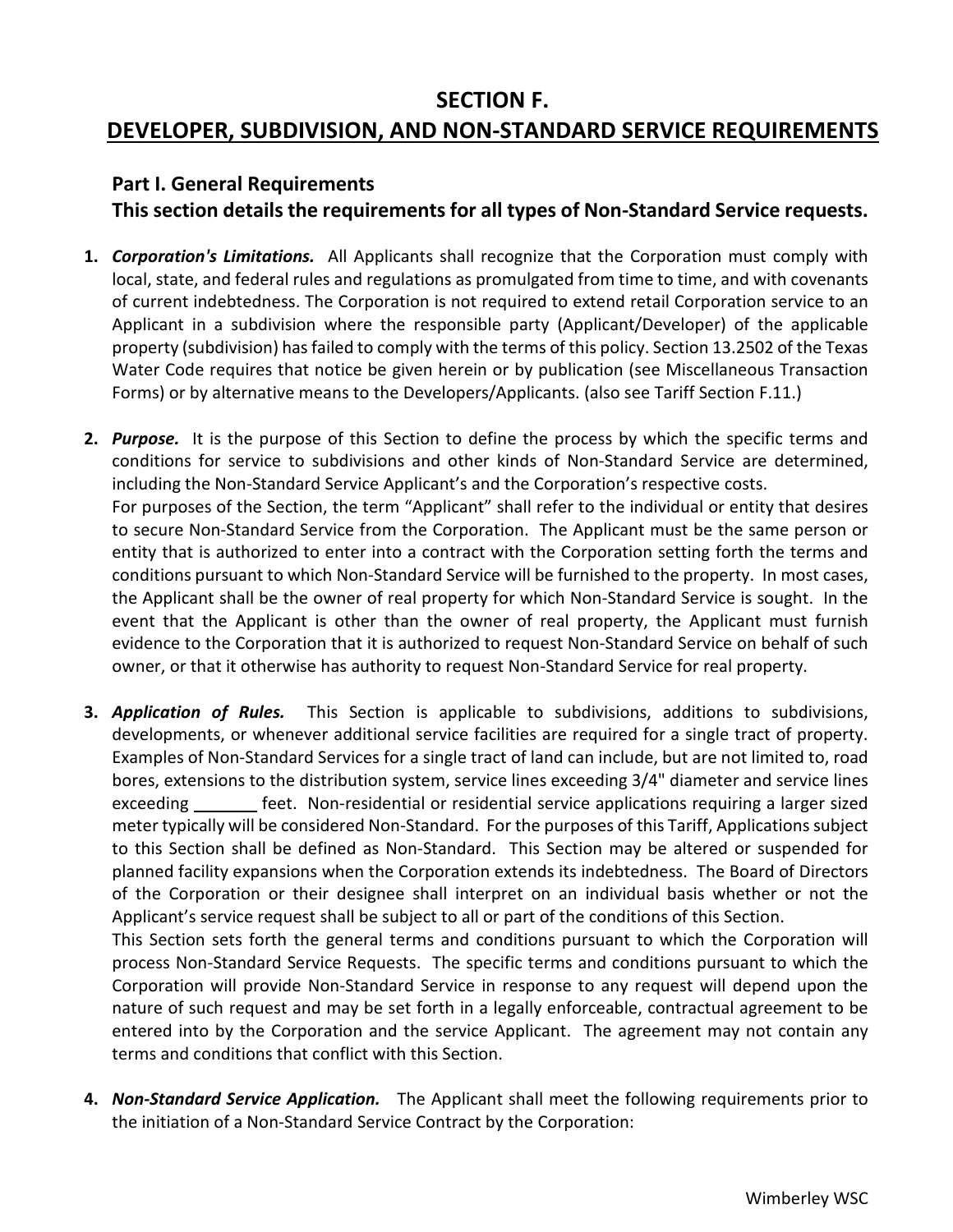- **a.** The Applicant shall provide the Corporation a completed Service Application and Agreement giving special attention to the item(s) on SPECIAL SERVICE NEEDS OF THE APPLICANT.
- **b.** A final plat (see Tariff Definition Section Final Plat) approved by the Corporation must accompany the Application showing the Applicant's requested service area. The plat must be approved by all governmental authorities exercising jurisdiction over lot sizes, sewage control, drainage, right-of-way, and other service facilities. Plans, specifications, and special requirements of such governmental authorities shall be submitted with the plat. Applicants for single taps involving extension or upsizing of facilities shall be required to submit maps or plans detailing the location of the requested extension and details of demand requirements. *NOTE:* It is the responsibility of the Developer/Applicant to secure all necessary approvals of the subdivision once an Agreement is in place between the Corporation and the Applicant.
- **c.** A Non-Standard Service Investigation Fee shall be paid to the Corporation in accordance with the requirements of Section G of this Tariff for purposes of paying initial administrative, legal, and engineering fees. The Corporation shall refund any balance that remains after it has completed its service investigation, and has completed all legal and engineering services associated with processing a request. In the event such a fee is not sufficient to pay all expenses incurred by the Corporation, the Applicant shall pay to the Corporation upon the Corporation's request all additional expenses that have been, or will be incurred by the Corporation and Corporation shall have no obligation to complete processing of the Application until all remaining expenses have been paid.
- **d.** If after the service investigation has been completed, the Corporation determines that the Applicant's service request is for property located, in whole or in part, outside the area described in the Corporation's Certificate of Convenience and Necessity (CCN), service may be extended provided that:
	- **1)** The service location is not in an area receiving similar service from another retail Corporation;
	- **2)** The service location is not within another retail Corporation's CCN; and
	- **3)** The Corporation's CCN shall be amended to include the entirety of Applicant's property for which service is requested. Applicant shall pay all costs incurred by Corporation in amending its CCN, including but not limited to engineering and professional fees. If the service location is contiguous to or within one-fourth (1/4) mile of Corporation's CCN, Corporation may extend service prior to completing the amendment to its CCN, but will do so only upon Applicant's legally enforceable agreement to fully support such amendment (including but not limited to payment of all professional fees, including administrative, legal, surveying and engineering fees incurred by Corporation in securing the amendment).
- **5.** *Non-Standard Service Contract.* Applicants requesting Non-Standard Service may be required to execute a written contract, drawn up by the Corporation's Attorney (see example Section I. Sample Forms), in addition to submitting the Corporation's Service Application and Agreement. Said contract shall define the terms of service prior to construction of required service facilities. The service contract may include, but is not limited to:
	- **a.** All costs associated with required administration, design, construction, and inspection of facilities for water/sewer service to the Applicant's service area and terms by which these costs are to be paid.
	- **b.** Procedures by which the Applicant shall accept or deny a contractor's bid, thereby committing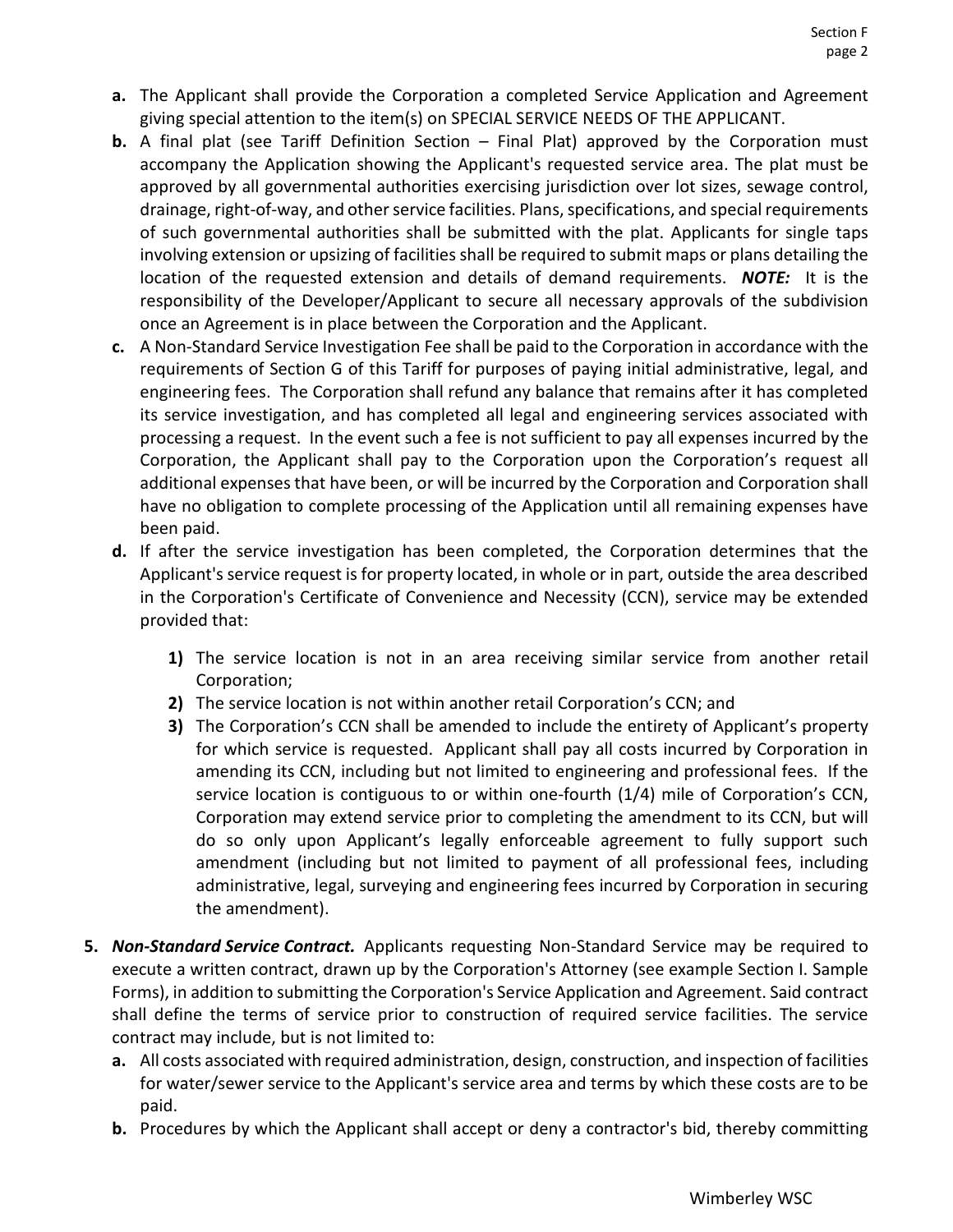to continue or discontinue the project.

- **c.** Equity Buy-In Fee (Front-end Capital Contributions) required by the Corporation in addition to the other costs required under this Section.
- **d.** Monthly reserved service charges as applicable to the service request.
- **e.** Terms by which service capacity shall be reserved for the Applicant and duration of reserved service with respect to the demand which the level and manner of the service will have upon the Corporation's system facilities.
- **f.** Terms by which the Applicant shall be reimbursed or compensated for fees duplicated in assessments for monthly rates and Equity Buy-In Fees.
- **g.** Terms by which the Corporation shall administer the Applicant's project with respect to:
	- **1)** Design of the Applicant's service facilities;
	- **2)** Securing and qualifying bids;
	- **3)** Execution of the Service Contract;
	- **4)** Selection of a qualified bidder for construction;
	- **5)** Dispensing advanced funds for construction of facilities required for the Applicant's service;
	- **6)** Inspecting construction of facilities; and
	- **7)** Testing facilities and closing the project.
- **h.** Terms by which the Applicant shall indemnify the Corporation from all third-party claims or lawsuit in connection with the project.
- **i.** Terms by which the Applicant shall dedicate, assign and convey the Corporation all constructed facilities and related rights (including contracts, easements, right-of-way, deeds, warranties, and so forth) by which the Corporation shall assume operation and maintenance responsibility for the Applicant's project. The Applicant shall also provide reproducible as-built drawings of all constructed facilities. The as-built drawings must verify that all facilities have been properly located within the easements conveyed to the Corporation.
- **j.** Terms by which the Board of Directors shall review and approve the Service Contract pursuant to current rules, regulations, and bylaws.
- **6.** *Design.* The Corporation shall approve the design requirements of the Applicant's required facilities prior to initiation of a Non-Standard Service Contract in accordance with the following schedule:
	- **a.** The Corporation's Consulting Engineer shall design, or review and approve plans for, all on-site and off-site service facilities for the Applicant's requested service within the Corporation's specifications, incorporating any applicable municipal or other governmental codes and specifications.
	- **b.** The Consulting Engineer's fees shall be paid out of the Non-Standard Service Investigation Fee under Tariff Section F.4.
	- **c.** The Consulting Engineer shall submit to the Corporation a set of detailed plans, specifications, and cost estimates for the project.
	- **d.** The Corporation's Engineer shall ensure that all facilities for any Applicant meet the demand for service as platted and/or requested in the plans or plat submitted in application for service. The Corporation reserves the right to upgrade design of service facilities to meet future demands provided however, that the Corporation shall pay the expense of such upgrading in excess of that which is reasonably allocable to the level and manner of service requested by Applicant.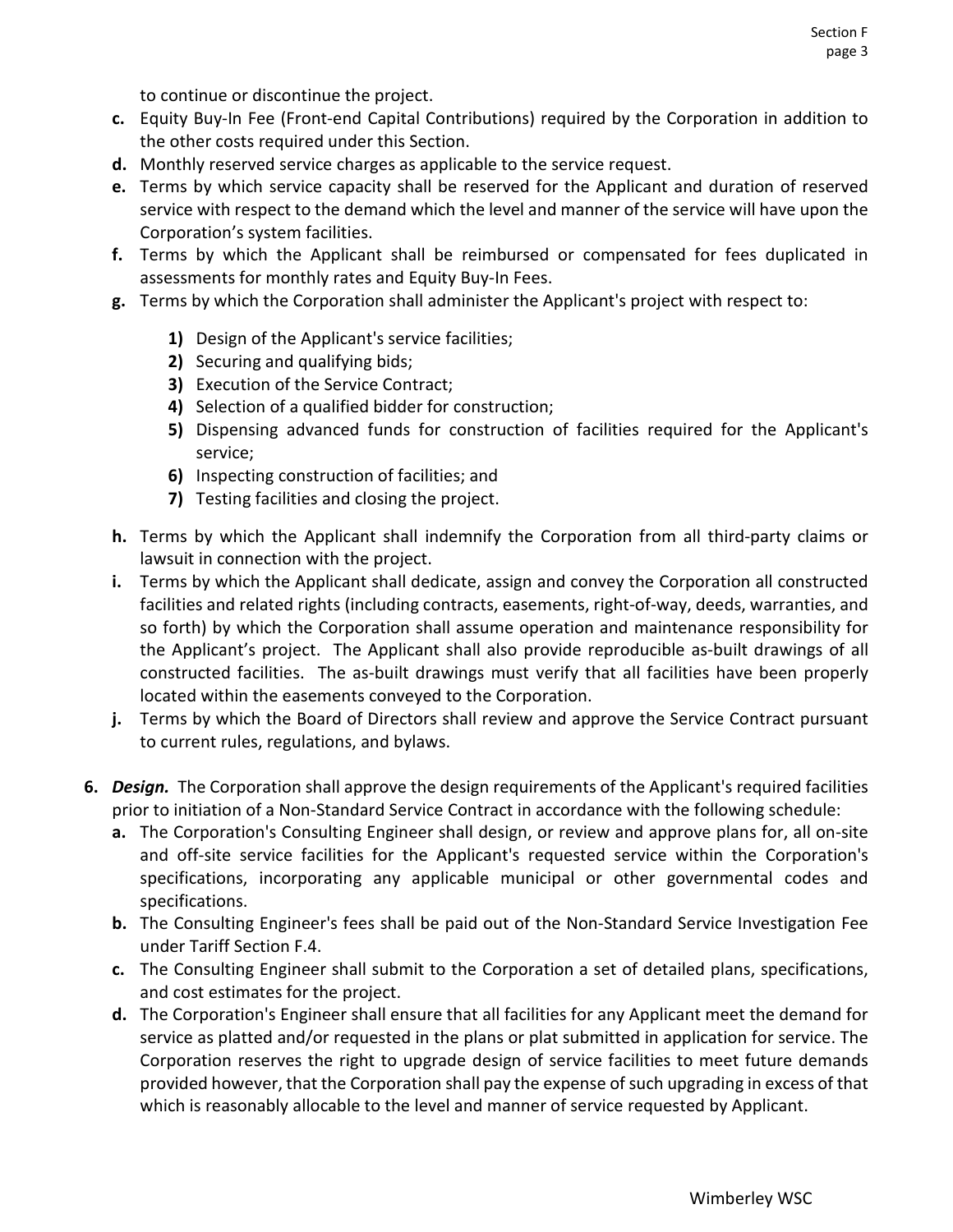#### **7.** *Dedication of Water System Extension/Improvements to WSC.*

- **a.** Upon proper completion of construction of all on-site and off-site service facilities (the "Facilities") to meet the level and manner of service requested by the Applicant, the Facilities shall become the property of the Corporation.
- **8.** *Property and Right-of-Way Acquisition.* With regard to construction of facilities, the Corporation shall require private right-of-way easements or purchase of private property as per the following conditions:
	- **a.** If the Corporation determines that right-of-way easements or facility sites outside the Applicant's property are required, the Applicant shall secure easements or else title to facility sites in behalf of the Corporation. All right-of-way easements and property titles shall be researched, validated, and filed by the Corporation at the expense of the Applicant. (see Sample Application Packet RUS Form 442-8 or 442-9.)
	- **b.** All additional costs associated with the facilities that must be installed in public right-of-ways on behalf of the Applicant, due to inability of the Applicant to secure private right-of-way easements, such as including road bores and TxDOT approvals shall be paid by the Applicant. Alternatively, Applicant shall pay all costs, including legal and other professional fees and the condemnation award in the event Corporation secures such private easements or facility sites through eminent domain proceedings.
	- **c.** The Corporation shall require an exclusive dedicated right-of-way on the Applicant's property (as required by the size of the planned facilities and as determined by the Corporation) and title to property required for other on-site and off-site facilities.
	- **d.** Easements and facilities sites shall be prepared for the construction of the Corporation's pipeline and facility installations in accordance with the Corporation's requirements and at the expense of the Applicant.
- **9.** *Bids for Construction.* The Corporation's consulting engineer shall advertise for bids for the construction of the Applicant's proposed facilities in accordance with generally accepted practices. Plans and specifications shall be made available, with or without charge (as per Engineer's determination), to prospective bidders. Although the Corporation reserves the right to reject any bid or contractor, the Corporation shall generally award the contract to the lowest qualified bidder in accordance with the following criteria:
	- **a.** The Applicant shall execute the Service Contract evidencing willingness to proceed with the project and shall pay all costs in advance of construction associated with the project;
	- **b.** The Contractor shall provide an adequate bid bond under terms acceptable to the Corporation;
	- **c.** The Contractor shall secure adequate performance and payment bonding for the project under terms acceptable to the Corporation;
	- **d.** The Contractor shall supply favorable references acceptable to the Corporation;
	- **e.** The Contractor shall qualify with the Corporation as competent to complete the work (including but not limited to current water/sewer license, OSHA competent person training, and other licenses/certificates as required to complete the project); and
	- **f.** The Contractor shall provide adequate certificates of insurance as required by the Corporation;
- **10.** *Pre-Payment for Construction and Service.* After the Applicant has executed the Service Agreement, the Applicant shall pay to the Corporation all costs necessary for completion of the project prior to construction and in accordance with the terms of the Non-Standard Service Contract.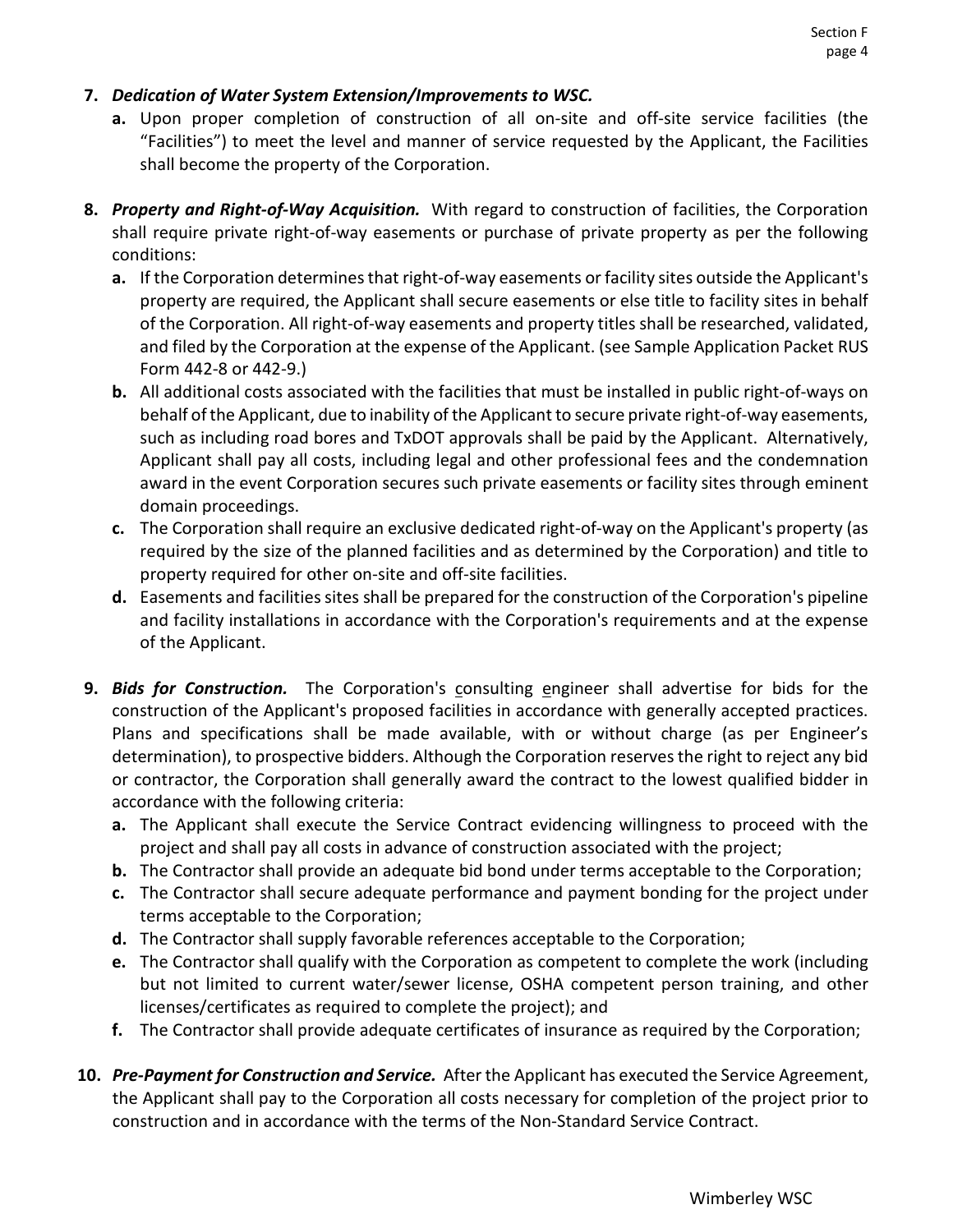#### **11.** *Construction.*

- **a.** All roadwork pursuant to state, county and/or municipal standards (as applicable) shall be completed prior to facility construction to avoid future problems resulting from road right-of-way completion and excavation. Subject to approval of the requisite authority, approved road sleeves/casings may be installed prior to road construction to avoid road damage during construction of Applicant's facilities.
- **b.** The Corporation shall, at the expense of the Applicant, inspect the facilities to ensure compliance with Corporation standards.
- **c.** Construction plans and specifications shall be strictly adhered to, but the Corporation reserves the right to issue change-orders of any specifications, due to unforeseen circumstances during the design phase, to better facilitate construction or operation of the Applicant's facility. All change-order amounts shall be charged to the Applicant.
- **12.** *Construction of Facilities by Applicant Prior to Execution of Service Contract* **–** The Corporation and the Applicant must execute a Non-Standard Service Contract prior to the purchase of supplies and material or initiation of construction of facilities by the Applicant. In the event that the Applicant commences construction of any such facilities prior to execution of a Contract with the Corporation, then the Corporation may refuse to provide service to the Applicant or, in a subdivision, to any person purchasing a lot or home from the Applicant. Alternatively, the Corporation may require full costs of replacing/repairing any facilities constructed without prior execution of a contract from any person buying a lot or home from Applicant. At a minimum, the Corporation will require that all facilities be uncovered by the Applicant for inspection by the Corporation, require that any facilities not approved by the Corporation be replaced, and take any other lawful action determined appropriate by the Board of Directors of the Corporation.

### **PART II. Request for Service to Subdivide Property**

## **In addition to PART I requirements, this section contains additional requirements for Developers of subdivisions.**

- **1.** All Developers or sub-dividers of property shall provide the Corporation sufficient information describing the level and manner of service requested and the timeline for initiation of this service. The following is the minimum information needed for an engineering evaluation of the requested service to the property described in the Application.
	- **a.** Completion of requirements described in Section F. Part I. 4. Non-Standard Service Application above.
	- **b.** Applicant shall provide the Corporation with details concerning access to the property during evaluation of Application.
	- **c.** Applicant shall be notified in writing by the Corporation or designated representative if service can be extended in accordance with the details described on the Applicant's request for service.
- **2.** Service within Subdivisions The Corporation's objective to provide service to any customer located within a subdivision governed by this Section is strictly limited to the level and manner of the Non-Standard Service specified by the Applicant. The Applicant is responsible for paying for all costs necessary for Non-Standard Service to a subdivision as determined by the Corporation under the provisions of the Tariff and specifically the provisions of this Section; If the Applicant fails to pay these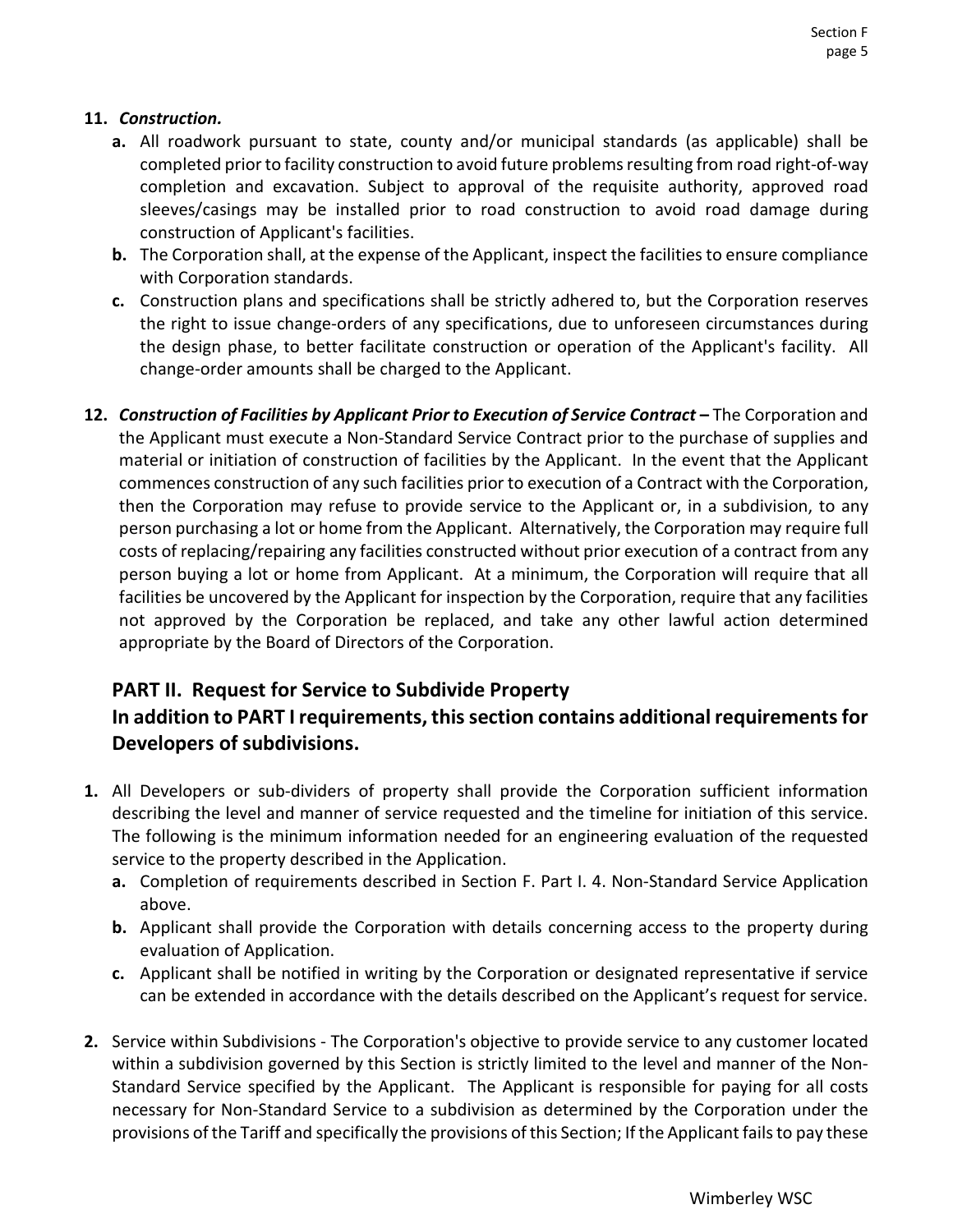costs, the Corporation has the right to require payment of these costs by any one or more of the persons purchasing lots or homes within such subdivision before the Corporation is obligated to provide water/sewer service. In addition, Corporation may elect to pursue any remedies provided by the Non-Standard Service Contract if one has been executed. Applicant is advised that purchasers of lots also may have legal recourse to the Applicant under Texas law, including but not limited to Section 13.257, Texas Water Code and the Texas Deceptive Trade Practices – Consumer Protection Act, Chapter 17, Subchapter E, Business and Commerce Code.

- **3.** For service to subdivisions involving tracts of fifty (50) acres or greater, the Applicant/Developer must provide the following in addition to all other information otherwise required by this Section:
	- **a.** Map and description of the area to be served using map criteria in Section 291.105(a)(2)(A-G of the TCEQ's Rules).
	- **b.** Time Frame for:
		- **1)** Initiation of Service
		- **2)** Service to each additional phase following the initial service
	- **c.** Level of Service (Quantity and Quality) for:
		- **1)** Initial needs
		- **2)** Phased and final needs and the projected land uses that support the requested level of service for each phase
	- **d.** Manner of Service for:
		- **1)** Initial needs
		- **2)** Phases and final needs and the projected land uses that support the requested level of service for each phase
	- **e.** Any additional information requested by the Corporation necessary to determine the capacity and the costs for providing the requested service.
	- **f.** Copies of all required approvals, reports and studies done by or for the Applicant/Developer to support the viability of the proposed development.
	- **g.** Applicant/Developer must provide reasonably sufficient information, in writing, to allow the Corporation to determine whether the level and manner of service specified by the Applicant/Developer can be provided within the time frame specified by the Applicant/Developer and to generally determine what capital improvements, including expansion of capacity of the Corporation's production, treatment and/or storage facilities and/or general transmission facilities properly allocable directly to the service request are needed. If the Applicant/Developer proposes development in phases, the Applicant/Developer should specify the level and manner of service and the estimated time frame within which that service must be provided for each phase, and the Applicant/Developer must depict the currently estimated location of each phase on the maps required under 30 TAC Section  $291.105(a)(2)(A-G)$ . It is important that the Applicant/Developer's written request be complete. A complete application by the Applicant/Developer should include:
		- **1)** The proposed improvements to be constructed by the Applicant/Developer;
		- **2)** A map or plat signed and sealed by a licensed surveyor or registered professional engineer;